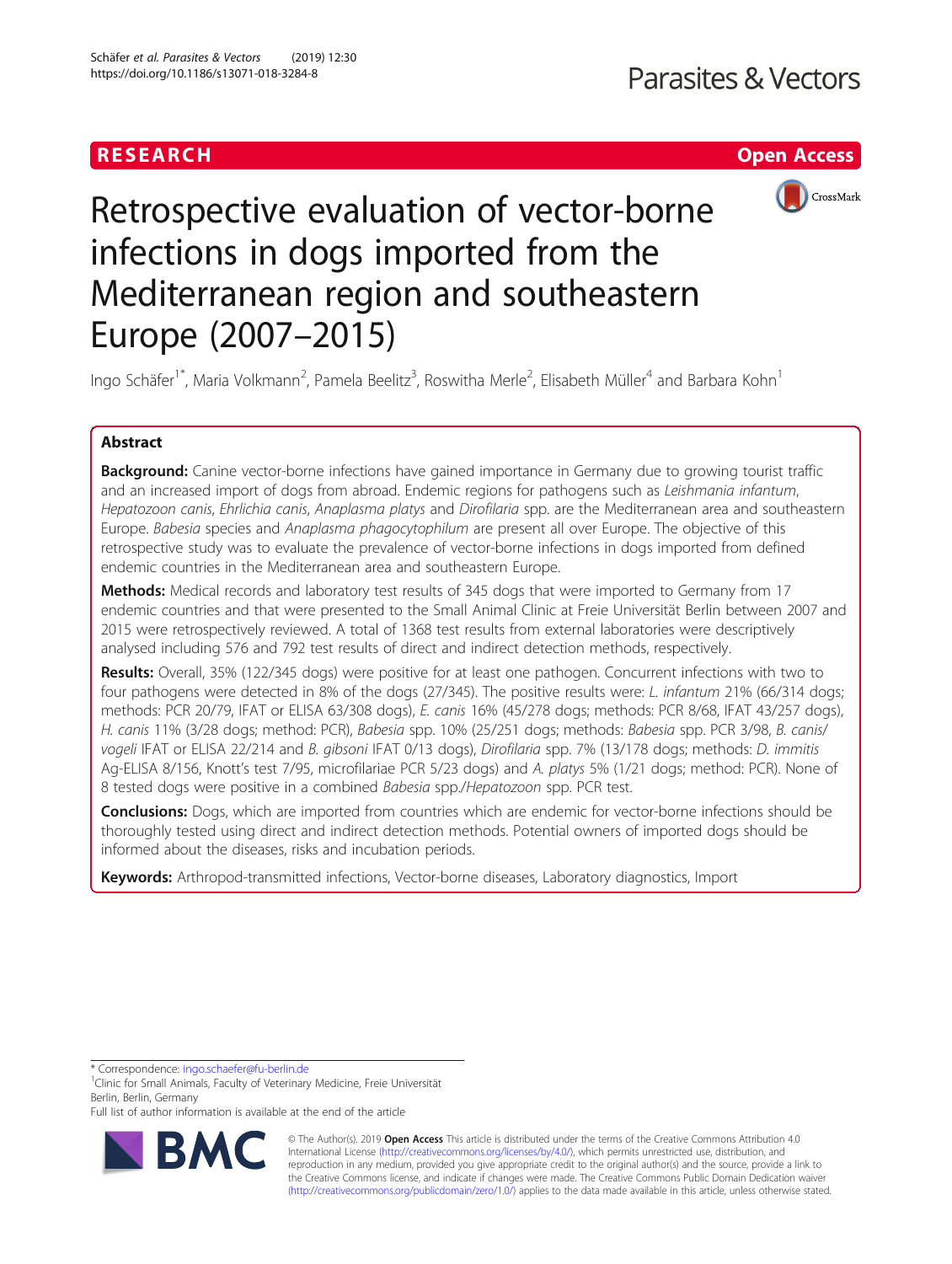# Background

Blood-feeding arthropods transmit parasitical, bacterial or viral pathogens, which can result in infections in a host. With respect to long incubation times in the case of some infections and the wide range of unspecific clinical signs, especially for dogs with multiple infections, diagnosis and therapy might be difficult  $[1-4]$  $[1-4]$  $[1-4]$ . The occurrence of these so-called vector-borne infections depends on the geographical existence of the vectors and reservoirs [\[5\]](#page-8-0). The import of infected dogs has several effects in non-endemic countries. Pathogens can be imported to non-endemic countries via infected dogs. Non-endemic vectors can be imported and gain vector competence. Endemic vectors can be infected with non-endemic pathogens and may serve as alternate competent vectors by blood-feeding on a naive dog. Due to the import of infected dogs and climatic changes in Europe, vectors have the potential to infest non-endemic environments in more northern countries such as Germany and spread pathogens in accordance with the vectors' competence [[1,](#page-7-0) [6\]](#page-8-0). Areas in Europe endemic for pathogens such as Leishmania spp., Hepatozoon canis, Ehrlichia canis, Anaplasma platys and Dirofilaria immitis are the Mediterranean region and southeastern Europe. Meanwhile Anaplasma phagocyto-philum and Babesia spp. are endemic in Germany [\[7\]](#page-8-0). B. canis has been ascertained sporadically in certain regions in Germany  $[8-12]$  $[8-12]$  $[8-12]$  $[8-12]$ , including the area Berlin-Brandenburg [[13](#page-8-0)]. Two cases of autochthonous infections with B. gibsoni have been previously described in Germany [[14](#page-8-0)] and occasional autochthonous Dirofilaria repens infections in Germany have been detected [[15](#page-8-0)–[17\]](#page-8-0).

Dogs in endemic countries are at high risk of vectorborne infections. Only a few studies have described test results for vector-borne infections in dogs imported from endemic countries to Germany [\[18](#page-8-0)–[23](#page-8-0)]. Therefore, the objective of the present study was to evaluate the prevalence of vector-borne infections in a population of dogs that were imported from endemic regions in the Mediterranean area and southeastern Europe, and that were presented to the Small Animal Clinic at Freie Universität (FU) Berlin, Germany.

# Methods

This study was performed retrospectively. The dogs were presented to the Small Animal Clinic at FU Berlin between January 2007 and December 2015 and were identified by keyword search in the clinic's software program and enquiries to external laboratories (Laboklin, Bad Kissingen; Institute for Experimental Parasitology, Ludwig-Maximillians-University, Munich). Only dogs with an origin from a defined endemic country (13 Mediterranean countries and 4 countries in southeastern Europe) and at least one direct or indirect examination for vector-borne infections were included in the study (Tables [1](#page-2-0) and [2](#page-3-0)).

Direct testing methods included PCR, Ag-ELISA and Knott's test. Indirect testing methods included IFAT and Ab-ELISA (Table [1\)](#page-2-0). Descriptive statistical analysis was ascertained via SPSS for Windows (version 24.0, SPSS Inc., Armonk, NY, USA). Chi-square test was used to compare categorical variables and results are given as percentages. Statistical significance was set at  $P < 0.05$ .

# Results

# Signalment/history

In total 345 dogs were imported from 16 endemic countries (Table [2](#page-3-0)); no dogs were brought to Germany from Serbia. Most dogs originated from Spain (186/345, 54%), Greece (48/345, 14%), Italy (19/345, 6%), Hungary (19/345, 6%) and Portugal (12/345, 3%). Information on sex and breed was available for 344 dogs: 179 (52%) were females and 165 (48%) were males; 202 (65%) were mixed breed and 122 (35%) were purebred dogs, belonging to 59 different breeds. The age was known in 335 dogs, with a median of 4.7 (0.2–16.1) years. A total of 287/345 cases (83%) were presented with clinical signs and the remainder without clinical signs were presented for routine medical check-up. The time between import to Germany and presentation in the clinic is depicted in Table [3](#page-3-0). Clinical signs were present in 41/50 dogs (82%) living in Germany for 0–2 months,  $28/33$  (85%) living in Germany for 2–6 months, 40/44 (91%) living in Germany for 6–12 months, 81/98 (83%) living in Germany for 1–5 years, 16/18 (89%) living in Germany for 5–7 years and 24/35 (69%) living in Germany for longer than 7 years.

#### Laboratory diagnostics

In total, 1368 tests for vector-borne infections were initiated between January 2007 and December 2015. Thereof 55/576 direct (10%) and 128/792 indirect tests (16%) were positive (Table [4\)](#page-4-0). Twenty-five of 251 dogs (10%) were positive for Babesia spp.: in two of these dogs, B. canis was identified after species differentiation using PCR; in one dog (PCR positive) and in 22 serologically positive dogs, species differentiation was not performed. Thirteen of 178 dogs (7%) were positive for microfilariae. In eight of 13 dogs D. immitis, three of 13 dogs D. repens and one of 13 dogs, Acanthocheilonema reconditum was detected. In one case further microfilarial differentiation was not performed.

Twenty-seven of 345 dogs (8%) were infected with two to four pathogens. In 24/345 dogs two pathogens were detected: nine dogs with *Babesia* spp. and *L. infantum* (seven dogs from Spain, two dogs from Malta), six dogs with E. canis and L. infantum (three dogs from Spain, two dogs from Greece, one dog from Malta), four dogs with *E. canis* and Babesia spp. (two dogs from Greece, one dog each from Italy and Cypress) and in one dog each the following co-infections were detected: *L. infantum*  $+ D$ . *repens* (Spain);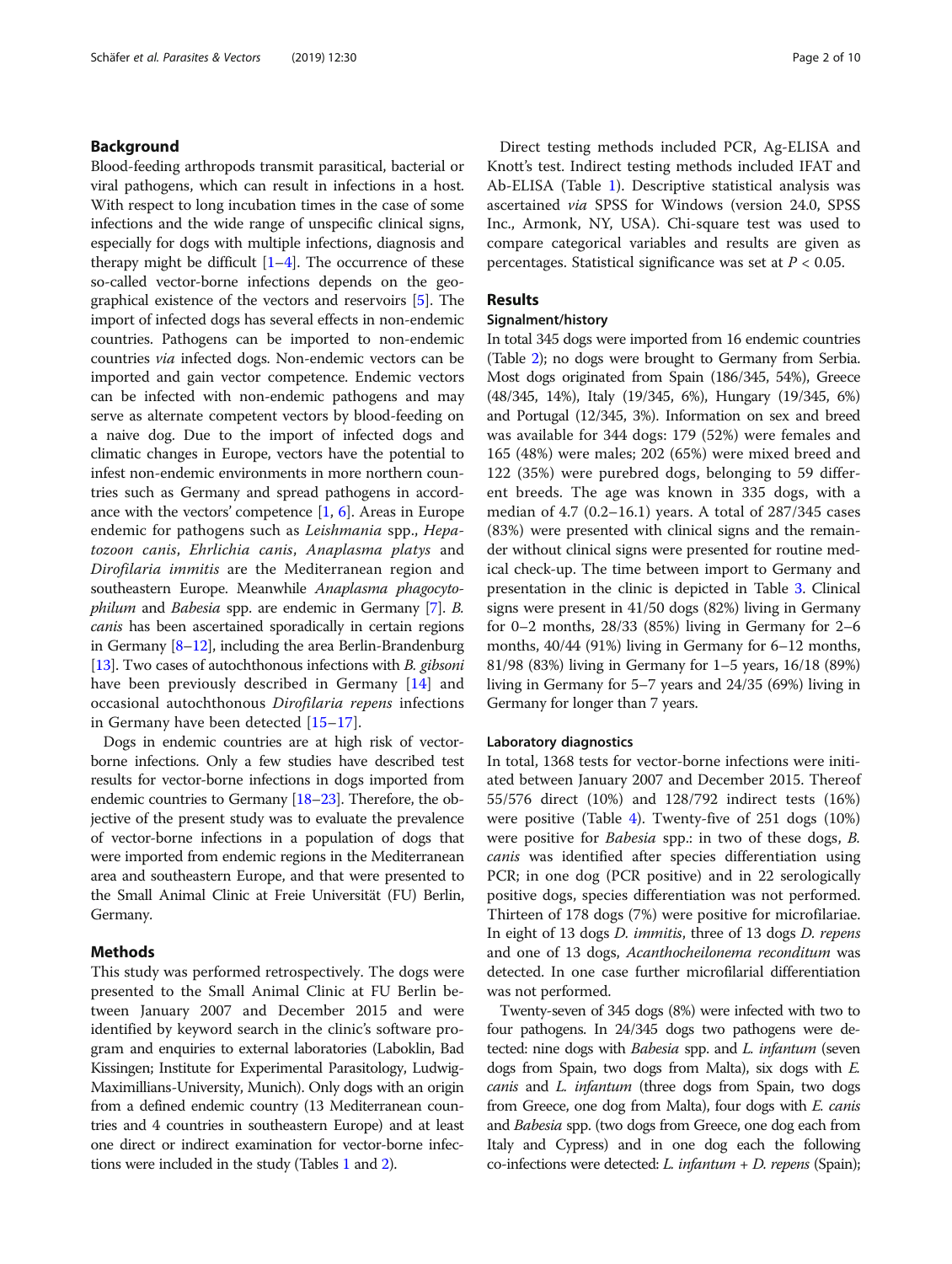| Infectious agent             | Test             | LMU Munich                                                                                                                                      | Laboklin                                                                                           |
|------------------------------|------------------|-------------------------------------------------------------------------------------------------------------------------------------------------|----------------------------------------------------------------------------------------------------|
| Ehrlichia canis              | <b>PCR</b>       | Applied Biosystems TagMan© Real Time PCR [71]                                                                                                   | TagMan© Real Time PCR (in-house test)                                                              |
|                              | Ab-IFAT          | MegaScreen© FLUOEHRLICHIA canis<br>(MegaCor Diagnostik GmbH, Hörbranz,<br>Austria; $\geq$ 1:40 positive)                                        | MegaFLUO© EHRLICHIA canis<br>(MegaCor Diagnostik GmbH, Hörbranz,<br>Austria; $\geq$ 1:80 positive) |
| Anaplasma platys             | <b>PCR</b>       | Applied Biosystems TagMan© Real Time PCR [72] <sup>a</sup>                                                                                      | TagMan© Real Time PCR (in-house test)                                                              |
| l eishmania infantum         | PCR              | Applied Biosystems TagMan© Real Time PCR [73]                                                                                                   | TagMan© Real Time PCR [74]                                                                         |
|                              | Ab-IFAT          | Leishmania infantum MON-1 [75]; $\geq$ 1:64 positive                                                                                            | MegaFLUO© LEISH (MegaCor Diagnostik<br>GmbH, Hörbranz, Austria; > 1:64 positive)                   |
|                              | Ab-ELISA         |                                                                                                                                                 | Civtest <sup>o</sup> Canis Leishmania (Hipra, Amer,<br>Spain; $> 1.1$ LE positive)                 |
| Babesia spp.                 | $PCR^b$          | PCR (18S rRNA) with gel electrophoresis [76] <sup>c</sup>                                                                                       | PCR (18S rRNA) with gel electrophoresis [77] <sup>d</sup>                                          |
| Babesia canis <sup>e</sup>   | Ab-IFAT          | MegaScreen© FLUOBABESIA canis (MegaCor<br>GmbH, Hörbranz, Austria; ≥ 1:64 positive)                                                             | MegaFLUO© BABESIA canis (MegaCor<br>GmbH, Hörbranz, Austria; ≥ 1:40 positive)                      |
|                              | Ab-ELISA         |                                                                                                                                                 | Babesia ELISA Dog (Afosa, Blankenfelde-Mahlow<br>Germany; 19 TE positive)                          |
| Babesia gibsoni              | Ab-IFAT          | MegaScreen© FLUOBABESIA gibsoni-Testkit<br>(MegaCor GmbH, Hörbranz, Austria; ≥ 1:64 positive)                                                   | MegaFLUO© BABESIA gibsoni (MegaCor<br>GmbH, Hörbranz, Austria; ≥ 1:32 positive)                    |
| Babesia spp./Hepatozoon spp. | PCR <sup>b</sup> | In-house protocol                                                                                                                               |                                                                                                    |
| Hepatozoon canis             | PCR              | PCR (18S rRNA) with gel electrophoresis [78] <sup>t</sup>                                                                                       | TagMan© Real Time PCR (in-house test)                                                              |
| Dirofilaria spp.             | Knott's test     | Modified Knott's test [79]                                                                                                                      | Modified Knott's test [79]                                                                         |
| Microfilariae                | <b>PCR</b>       | PCR (IST-2) with gel electrophoresis $[80]^\mathsf{C}$                                                                                          | TagMan© Real Time PCR (in-house test) <sup>†</sup>                                                 |
| Dirofilaria immitis          | Ag-ELISA         | Dirochek© Canine Heartworm Antigen Test Kit<br>(Synbiotics Corporation, San Diego, California<br>92127, US Veterinary License No. 312; Megacor) | FASTest© HW Antigen (MegaCor GmbH,<br>Hörbranz, Austria)                                           |

<span id="page-2-0"></span>Table 1 Direct and indirect methods of detection for vector-borne infections initiated in imported dogs

<sup>a</sup>ln combination with A. *phagocytophilum* PCR due to sequence homology<br><sup>b</sup>Differentiation between different species possible by request of veterinar

Differentiation between different species possible by request of veterinarian

c Species differentiation after sequencing of the PCR product and comparison with the database GenBank (NCBI Blast Search)

<sup>d</sup>Sequencing of the PCR-product by request of the veterinarian

<sup>e</sup>Serological cross-reactions between *B. canis* und *B. vogeli* possible<br>free rPNA 2012, 2015 (2007, 2012 no data available)

 $f$ 18S rRNA, 2012–2015 (2007–2012 no data available)

Abbreviations: LMU Munich, Institute for Experimental Parasitology, Ludwig-Maximilians-University Munich, Germany; Laboklin, Laboklin, Bad Kissingen, Germany; PCR, polymerase chain reaction; Ag-ELISA, antigen enzyme-linked immunosorbant assay; Ab-IFAT, immunofluorescence antibody test; Ab-ELISA, antibody enzymelinked immunosorbant assay

L. infantum and positive Knott's test (Dirofilaria spp. not differentiated, Spain); E. canis + Acanthocheilonema reconditum (Spain); L. infantum + D. immitis (Spain); and  $E.$  canis +  $H.$  canis (Cypress). Two dogs imported from Greece were positive for three pathogens, in one E. canis + Babesia spp.  $+$  D. repens and in the other Babesia spp. + L. infantum + D. immitis. In one dog from Spain the following four pathogens were detected: E. canis, Babesia spp., L. infantum and D. immitis.

The number of dogs tested for vector-borne infections was the highest in the period 2013–2015 compared to the periods 2007–2009 and 2010–2012 (Fig. [1](#page-4-0)). Tests using a combined PCR for Babesia spp./Hepatozoon spp. were only initiated in the year 2008. The number of dogs with positive test results for vector-borne infections (Fig. [1](#page-4-0)) was not significantly different between the three time periods (2007–2009, 2010–2012, 2013–2015), neither for total analyses ( $\chi^2$  = 0.925; *df* = 2; *P* = 0.630) nor for *E. canis*  $(\chi^2 = 0.107; df = 2; P = 0.948)$ , L. infantum  $(\chi^2 = 0.144; df = 0.144)$ 2;  $P = 0.931$ ), Babesia spp. ( $\chi^2 = 1.954$ ; df = 2;  $P = 0.376$ )

and *Dirofilaria* spp. ( $\chi^2$  = 3.953; *df* = 2; *P* = 0.139). No statistical analysis was performed for A. platys and H. canis because a minimum of ten dogs should be tested for every pathogen in every period. In proportion to the total number of dogs presented in the clinic between 2007 and 2015 the percentage of dogs tested for vector-borne infections was 1% (345/33925 dogs). In 2007 the proportion was the highest with 1.2% (37/3110 dogs). In the periods 2008–2009 and 2011–2015 the proportion ranged between 0.6 and 0.9%. The proportion was lowest in the year 2010 with 0.4% (28/6537 dogs).

## **Discussion**

In 35% of 345 imported dogs tested for vector-borne infections, at least one pathogen was detected. The most common pathogen was L. infantum with 21% of tested dogs being positive, followed by E. canis with 16%. Eleven percent of dogs were positive for H. canis and 10% for Babesia spp. Anaplasma platys was detected in 5% of tested dogs. Eight percent of dogs were positive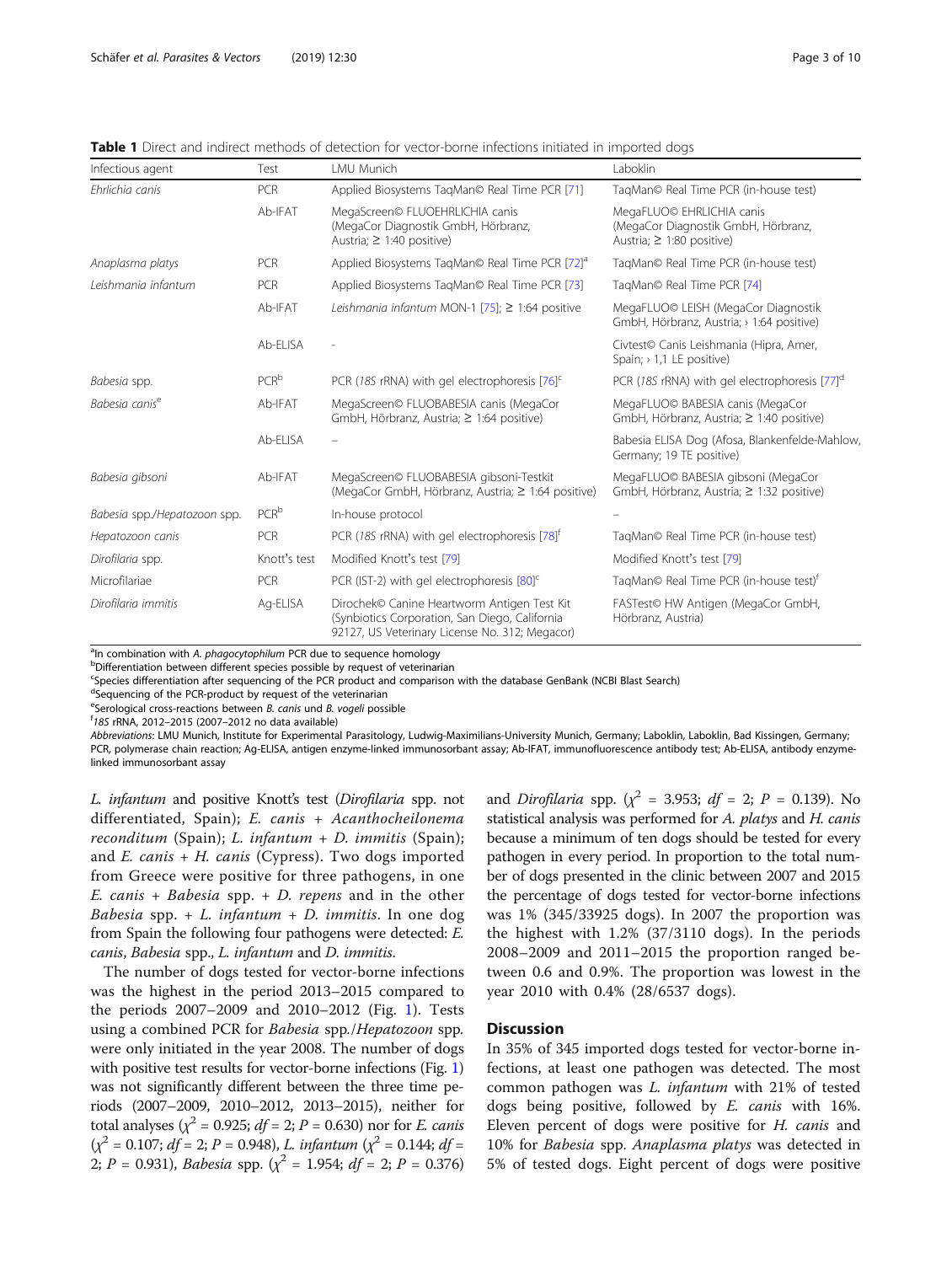| Country of origin | No. of dogs tested positive/total (%) | E. can | A. pla | L. inf | $B.$ spp <sup>a</sup> | B. can <sup>b</sup> | H. can | $D.$ spp $c$ | D. imm | D. rep | Ac. rec |
|-------------------|---------------------------------------|--------|--------|--------|-----------------------|---------------------|--------|--------------|--------|--------|---------|
| Spain             | 67/186 (36)                           | 10/6   | $1/-$  | 35/14  | $-/-$                 | 4/8                 | $-/-$  | $-1/1$       | 2/2    | $-1/1$ | $-1/1$  |
| Greece            | 22/48 (46)                            | 8/5    | $-/-$  | 7/3    | $-/-$                 | $-$ /4              | $-/-$  | $-/-$        | 1/1    | $-1/1$ | $-/-$   |
| Hungary           | 4/19(21)                              | $-/-$  | $-/-$  | $-/-$  | $1/-$                 | $1/-$               | $-/-$  | $-/-$        | $1/-$  | $1/-$  | $-/-$   |
| Italy             | 3/19(16)                              | $-1/1$ | $-/-$  | $1/-$  | $-/-$                 | $-1/1$              | $-/-$  | $-/-$        | $1/-$  | $-/-$  | $-/-$   |
| Portugal          | 6/12(50)                              | $3/-$  | $-/-$  | $1/-$  | $-/-$                 | $2/-$               | $-/-$  | $-/-$        | $-/-$  | $-/-$  | $-/-$   |
| Bulgaria          | 4/9(44)                               | $3/-$  | $-/-$  | $-/-$  | $-/-$                 | $-/-$               | $1/-$  | $-/-$        | $-/-$  | $-/-$  | $-/-$   |
| France            | 0/9                                   | $-/-$  | $-/-$  | $-/-$  | $-/-$                 | $-/-$               | $-/-$  | $-/-$        | $-/-$  | $-/-$  | $-/-$   |
| Croatia           | 4/8(50)                               | $2/-$  | $-/-$  | $-/-$  | $-/-$                 | $1/-$               | $1/-$  | $-/-$        | $-/-$  | $-/-$  | $-/-$   |
| Turkey            | 1/8(13)                               | $1/-$  | $-/-$  | $-/-$  | $-/-$                 | $-/-$               | $-/-$  | $-/-$        | $-/-$  | $-/-$  | $-/-$   |
| Cypress           | 4/7(57)                               | 1/2    | $-/-$  | $1/-$  | $-/-$                 | $-1/1$              | $-1/1$ | $-/-$        | $-/-$  | $-/-$  | $-/-$   |
| Malta             | 4/7(57)                               | 1/1    | $-/-$  | $-$ /3 | $-/-$                 | $-1/2$              | $-/-$  | $-/-$        | $-/-$  | $-/-$  | $-/-$   |
| Romania           | 1/7(14)                               | $1/-$  | $-/-$  | $-/-$  | $-/-$                 | $-/-$               | $-/-$  | $-/-$        | $-/-$  | $-/-$  | $-/-$   |
| Slovenia          | 0/3                                   | $-/-$  | $-/-$  | $-/-$  | $-/-$                 | $-/-$               | $-/-$  | $-/-$        | $-/-$  | $-/-$  | $-/-$   |
| Israel            | 1/1(100)                              | $1/-$  | $-/-$  | $-/-$  | $-/-$                 | $-/-$               | $-/-$  | $-/-$        | $-/-$  | $-/-$  | $-/-$   |
| Montenegro        | 1/1(100)                              | $-/-$  | $-/-$  | $1/-$  | $-/-$                 | $-/-$               | $-/-$  | $-/-$        | $-/-$  | $-/-$  | $-/-$   |
| Tunisia           | 0/1                                   | $-/-$  | $-/-$  | $-/-$  | $-/-$                 | $-/-$               | $-/-$  | $-/-$        | $-/-$  | $-/-$  | $-/-$   |
| Total             | 122/345 (35)                          | 31/15  | $1/-$  | 46/20  | $1/-$                 | 8/16                | 2/1    | 0/1          | 5/3    | 1/2    | $-1/1$  |

<span id="page-3-0"></span>Table 2 Number of vector-borne infections in dogs import from endemic countries (number of monoinfections/number of multiple infections)

<sup>a</sup>Not differentiated *Babesia* spp. PCR (polymerase chain reaction)<br><sup>b</sup>Serological cross-reactions between *B*, canis and *B*, vogeli possib

 $b$ Serological cross-reactions between B. canis and B. vogeli possible

Non-differentiated Knott's test

Abbreviations: E. can, Ehrlichia canis; A. pla, Anaplasma platys; L. inf, Leishmania infantum; B. spp., Babesia spp.; B. can, Babesia canis; H. can, Hepatozoon canis; D. spp., Dirofilaria spp.; D. imm, Dirofilaria immitis; D. rep, Dirofilaria repens; Ac. rec, Acanthocheilonema reconditum

for multiple pathogens. Only dogs originating from the Mediterranean region had positive test results for more than one pathogen, especially E. canis and Babesia spp. Both pathogens can induce immunosuppression which can promote an infection with further pathogens [\[24](#page-8-0), [25](#page-8-0)]. The prevalence of vector-borne infections is, amongst other biotic and abiotic factors, determined by the presence of competent vectors. B. vogeli, E. canis, A. platys and H. canis are reliant on Rhipicephalus sanguineus as a vector, which can transmit various individual pathogens and thus more than one infection [[2](#page-8-0)]. As R. sanguineus can only temporarily survive as an outdoor tick in temperate regions including Germany and as an indoor population

only in year-round tempered buildings [\[26](#page-8-0)], the exposure reported here can most likely be attributed to previous infections in the dogs' country of origin. Certain Dirofilaria species could develop natural transmission cycles in Germany and to date this has been proven for D. repens [[27\]](#page-8-0). As D. immitis and A. reconditum are not endemic in Germany, infections with these parasites are most likely imported. Regarding the three dogs (from Spain, Hungary, Greece) that were infected with D. repens and presented between 2011 and 2014, an infection would have been possible in their home country as well as (though perhaps less likely) in the region Berlin-Brandenburg. Studies conducted in Brandenburg

| Table 3 Number of dogs tested positive for vector-borne infections after time between import and presentation in the clinic |  |
|-----------------------------------------------------------------------------------------------------------------------------|--|
|-----------------------------------------------------------------------------------------------------------------------------|--|

| Period         | Positive/total (%) | E. canis | A. platys         | L. infantum | Babesia spp. | H. canis | Dirofilaria spp. | Multiple infections |
|----------------|--------------------|----------|-------------------|-------------|--------------|----------|------------------|---------------------|
| No data        | 22/67(33)          | 6        |                   | 8           | 4            |          |                  |                     |
| $0 - 2$ months | 26/50(52)          | 8        |                   | 6           | 2            |          |                  |                     |
| 2-6 months     | 10/33(30)          |          | $\qquad \qquad =$ |             |              |          |                  |                     |
| 6-12 months    | 16/44(36)          | 3        |                   |             |              |          |                  | 6                   |
| $1-5$ years    | 39/98 (40)         | 8        | $\qquad \qquad -$ | 22          |              |          |                  | 6                   |
| 5-7 years      | 6/18(33)           |          |                   |             |              |          |                  |                     |
| > 7 years      | 3/35(9)            |          |                   |             |              |          |                  |                     |
| Total          | 122/345 (35)       | 31       |                   | 46          | 9            |          | 6                | 27                  |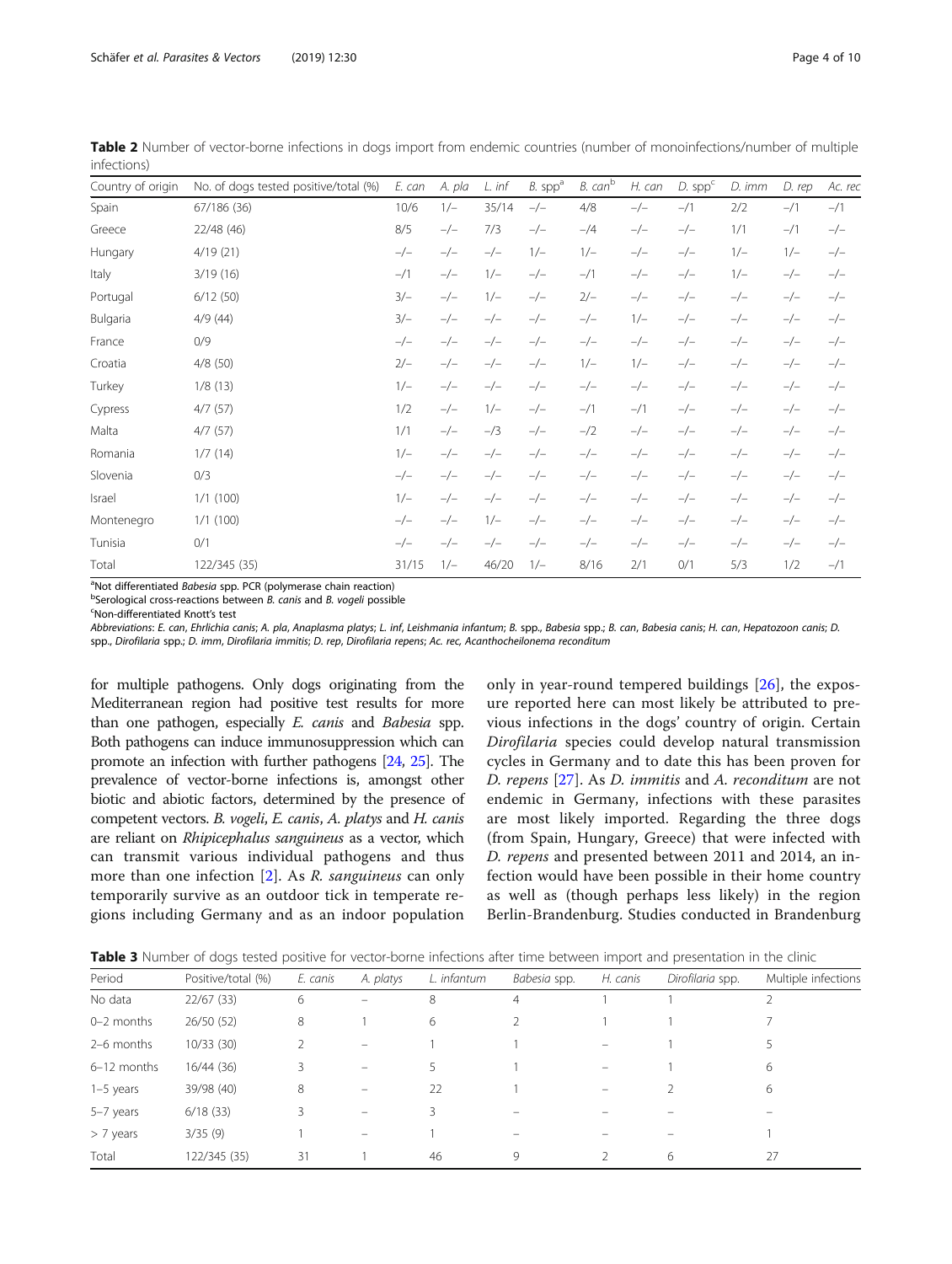| Infectious agent/test        | No. of dogs tested positive/total (%) | Direct tests (positive/total) | Indirect tests (positive/total)         |  |
|------------------------------|---------------------------------------|-------------------------------|-----------------------------------------|--|
| Ehrlichia canis              | 45/278 (16)                           | 8/68 <sup>a</sup>             | $43/257^b$                              |  |
| Anaplasma platys             | 1/21(5)                               | 1/21 <sup>a</sup>             |                                         |  |
| Leishmania infantum          | 66/314 (21)                           | 20/79 <sup>a</sup>            | 57/276 <sup>b</sup> ; 6/32 <sup>c</sup> |  |
| Babesia spp.                 | 3/98(3)                               | $3/98^{a,d}$                  |                                         |  |
| Babesia canis <sup>e</sup>   | 22/213 (10)                           |                               | 20/187 <sup>b</sup> ; 2/27 <sup>c</sup> |  |
| Babesia gibsoni              | 0/13(0)                               |                               | $0/13^{b}$                              |  |
| Hepatozoon canis             | 3/28(11)                              | 3/28 <sup>a</sup>             |                                         |  |
| Babesia spp./Hepatozoon spp. | 0/8(0)                                | 0/8 <sup>a</sup>              |                                         |  |
| Dirofilaria immitis          | 8/156(5)                              | $8/156$ <sup>f</sup>          |                                         |  |
| Microfilariae                | 5/23(22)                              | $5/23^a$                      |                                         |  |
| Modified Knott's test        | 7/95(7)                               | 7/95                          |                                         |  |
| Total                        | 122/345 (35)                          | 55/576 (10%)                  | 128/792 (16%)                           |  |

<span id="page-4-0"></span>Table 4 Number of positive tests for vector-borne infections in dogs imported to Germany

a Polymerase chain reaction

<sup>b</sup>lmmunofluorescence antibody test

<sup>c</sup>Antibody enzyme-linked immunosorbant assay

 $d_{2/3}$  positive PCR-tests were differentiated as *B. canis,* 1/3 was not differentiated  $e^{iS}$ 

 $e$ Serological cross-reactions between B. canis und B. vogeli possible

Antigen enzyme-linked immunosorbant assay

showed that climatic conditions in this region do allow the development to the infectious L3 larva during limited periods and certain temperature frames [[17](#page-8-0), [28](#page-8-0)]. The pathogen was detected in a local mosquito population in Brandenburg in 2011 and 2012 [[29\]](#page-8-0).

In total, 25 dogs were infected with Babesia spp. in our study. Autochthonous infections with B. canis in certain regions within Germany, such as the Upper Rhine [[10](#page-8-0)], Bavaria [\[9](#page-8-0), [30\]](#page-8-0), Lower Saxony [\[31\]](#page-8-0), Rhineland-Palatinate [\[12](#page-8-0)] and Brandenburg [\[13](#page-8-0), [32\]](#page-8-0), have been

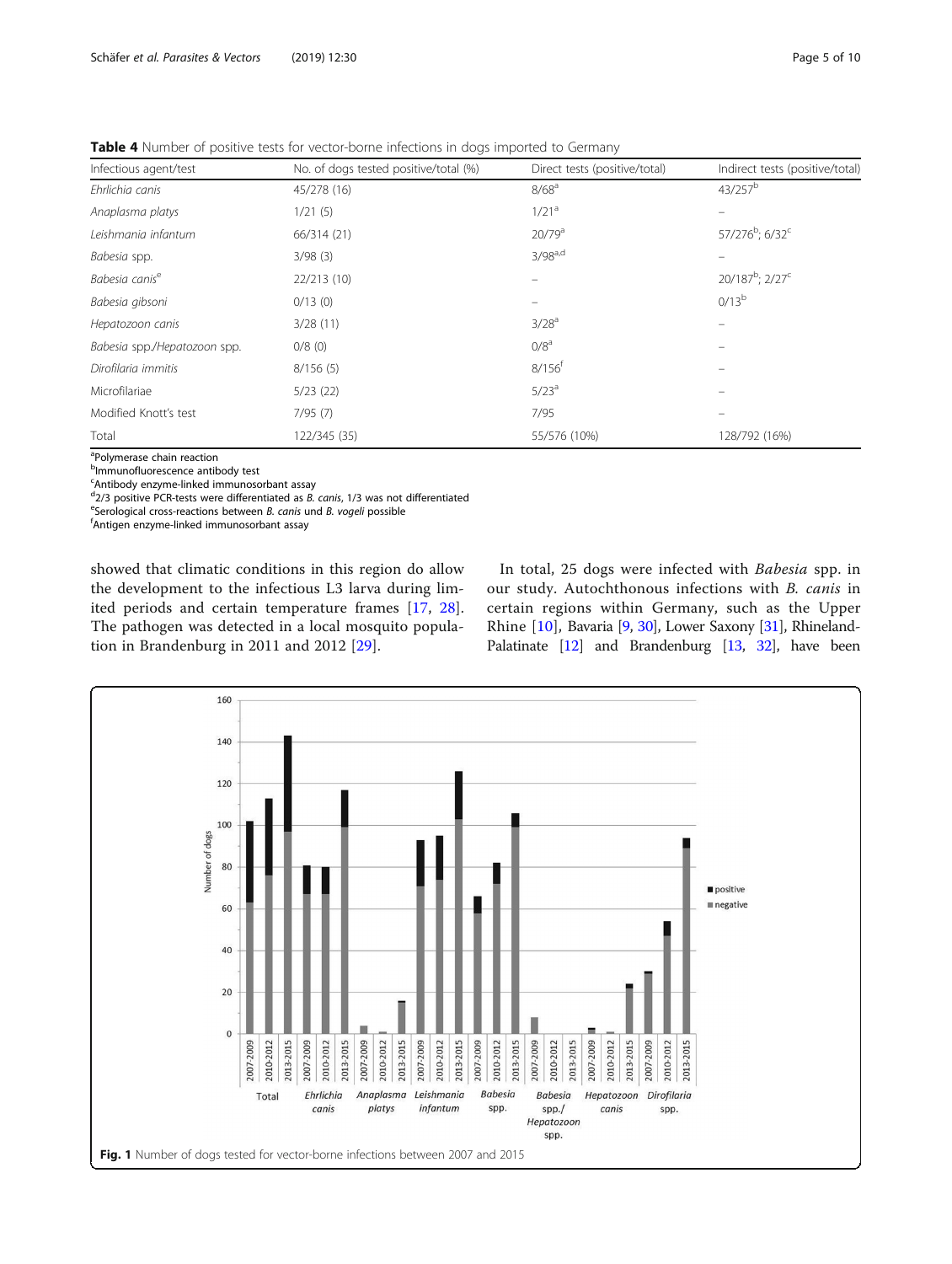<span id="page-5-0"></span>described. In a questionnaire-based survey with 313 Babesia-infected German dogs which had never left the home country, autochthonous infections have been found in dogs from Saarland (number of positive dogs = 225), Baden-Württemberg ( $n = 20$ ), Bavaria ( $n = 18$ ), North Rhine-Westphalia ( $n = 18$ ), Rhineland Palatinate ( $n = 6$ ), Thuringia ( $n = 5$ ), Saxony ( $n = 4$ ), Saxony-Anhalt ( $n = 4$ ), Hesse  $(n = 4)$ , Lower Saxony  $(n = 3)$ , Schleswig Holstein ( $n = 3$ ), Berlin ( $n = 2$ ) and Brandenburg ( $n = 1$ ) [[11](#page-8-0)]. Twenty-two of the 25 dogs in our study were only serologically positive for *Babesia* spp., with no differentiation between an infection with B. vogeli or B. canis. Twenty-one of 22 dogs originated from the Mediterranean area (mainly Spain and Greece), and one of the 22 dogs was originally from Hungary. Generally, B. canis occurs more often in central Europe, but it has also been found in the Mediterranean [\[33\]](#page-8-0). An infection with B. canis in Germany would be possible, but since most of the 22 serologically positive dogs did not show clinical signs of acute babesiosis ( $n = 18$ ), were imported within one to seven weeks ( $n = 3$ ) and/or were PCR-negative ( $n = 9$ ), an infection within the country of origin seems more likely. Three of 25 Babesia-positive dogs had a positive PCR result. One dog with hemolytic anemia was from Hungary, but its PCR result was not further differentiated. This dog had only been in Germany for four weeks and was not serologically tested; an infection with *B. canis* in Hungary, which is an endemic region for this pathogen, was assumed. Two dogs were originally from Spain, and further differentiation of the PCR results revealed B. canis. These two dogs from Spain were presented due to hemolytic anemia and masticatory muscle myositis in 2010 and 2011, in which two studies did not detect B. canis in Dermacentor reticulatus ticks from Berlin-Brandenburg [[34](#page-8-0), [35\]](#page-8-0). Recently, in 2015, four dogs with *B. canis* infection were described, which were most likely infected in Berlin-Brandenburg  $[32]$  $[32]$ . Therefore, the infection of these two dogs from Spain could have occurred in Berlin-Brandenburg or in their country of origin. Ten of 22 dogs tested serologically positive for Babesia spp. had co-infections with L. infantum, which implies the possibility of serological cross-reactions between the two pathogens.

For *B. gibsoni*, vertical infections [\[36\]](#page-8-0), as well as infections *via* bite wounds, saliva and blood contact  $[37-39]$  $[37-39]$  $[37-39]$  $[37-39]$  $[37-39]$ , have to be considered as a transmission route, especially in non-endemic regions for specific vectors [\[40\]](#page-8-0). As B. gibsoni infections are usually of low importance and low prevalence in Germany, an infection occurring in the endemic country of the vector seems more likely for the dogs in our study.

Regarding L. infantum, individual cases of infections transmitted *via* mating [\[41](#page-8-0), [42\]](#page-8-0), transplacental [[43](#page-8-0)-[46](#page-8-0)] and bite wounds [\[47](#page-8-0)] have been described. It is most likely that these routes of infection do not play a part in our analysis.

In comparison to previous studies by Röhrig et al. [[18](#page-8-0)] and Menn et al. [\[20\]](#page-8-0), the amount of positive tested dogs was similar (Table 5). In addition to the Mediterranean area and southeastern Europe, regions such as northern Europe and Russia were considered as endemic regions in two studies [[18](#page-8-0), [20\]](#page-8-0), respectively. However, some pathogens are not endemic in these regions, which could explain the lower prevalence of vector-borne infections in these studies. Furthermore, comparisons between the studies were difficult because of discrepancies regarding

Table 5 Prevalences of vector-borne infections in selected retrospective studies in imported dogs in Germany (positive results/ number of tested dogs)

| Infectious agent          | Detection methods | Röhrig et al. [18] <sup>a</sup> | Menn et al. [20] <sup>b</sup> |
|---------------------------|-------------------|---------------------------------|-------------------------------|
| Period                    |                   | 2004-2008                       | 2004-2009                     |
| Ehrlichia canis           | <b>Direct</b>     | 5.3(3/57)                       |                               |
|                           | Indirect          | 10.8 (299/2763)                 | 10.1 (492/4308)               |
| Hepatozoon canis          | <b>Direct</b>     | 1.1(26/2289)                    | 2.2 (133/4548)                |
| Anaplasma phagocytophilum | Direct            | 5.0 (9/179)                     |                               |
|                           | Indirect          | 29.8 (130/436)                  | 22.4 (332/1481)               |
| Babesia canis             | Direct            | 0.5(5/2289)                     |                               |
|                           | Indirect          | 8.9 (251/2819)                  | 24.3 (1138/3507)              |
| Leishmania infantum       | <b>Direct</b>     | 14.9 (14/94)                    |                               |
|                           | Indirect          | 9.6 (292/3049)                  | 12.2 (569/3682)               |
| Dirofilaria immitis       | Direct            | 3(68/2223)                      |                               |
| Knott's test              | Direct            | 6.4 (108/1685)                  | 7.7 (372/4309)                |
| Prevalence                | Positive dogs     | $-(-/3531)$                     | 43.7 (2044/4681)              |

<sup>a</sup>lmported dogs (94% from Mediterranean countries in Europe)

<sup>b</sup>Proportion of dogs with holiday stays abroad ( $n = 87, 1.8\%$ ) and number of dogs without anamnesis ( $n = 368, 7.9\%$ )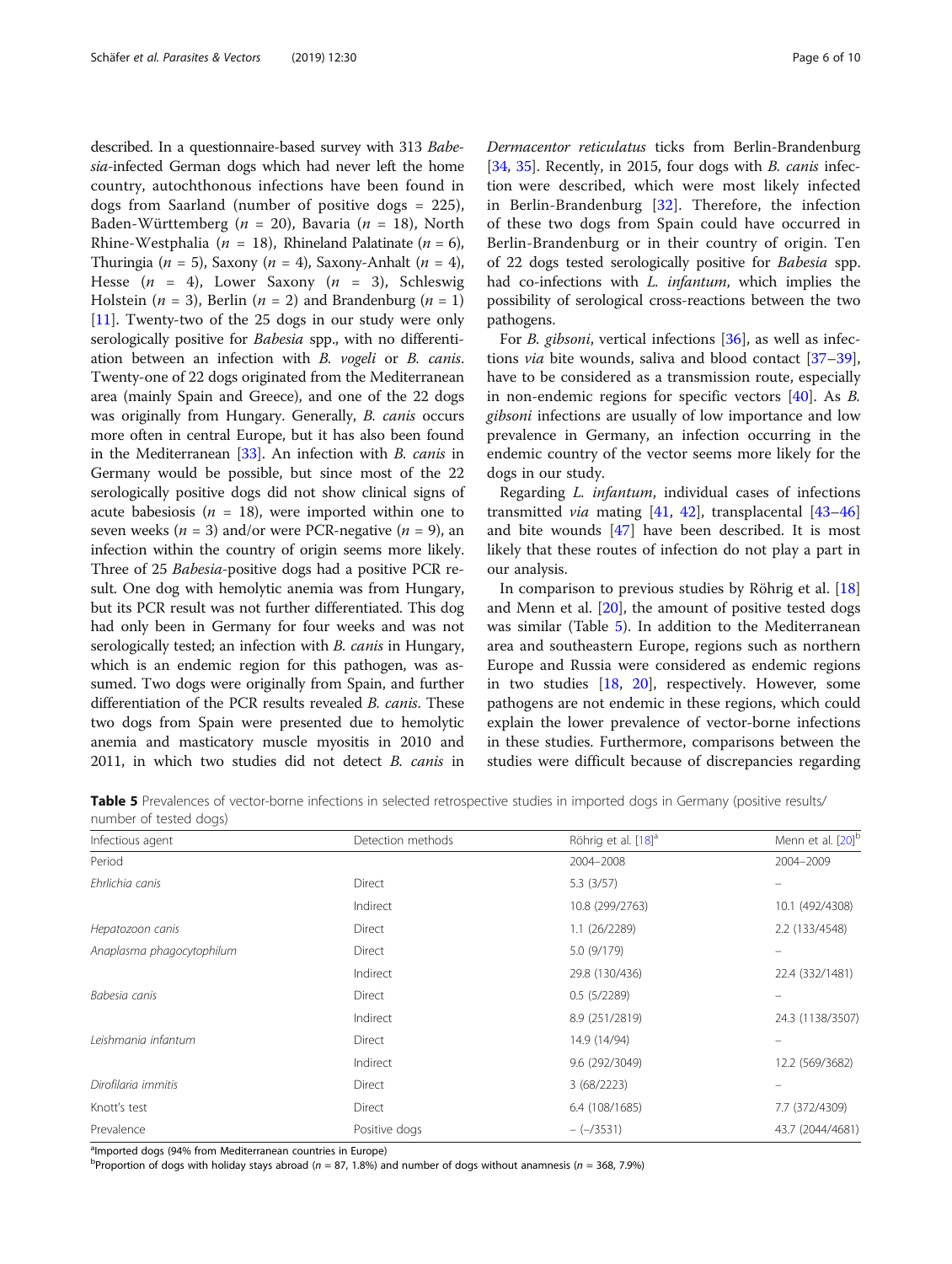the spectrum of vector-borne infections being analysed. The inclusion of A. phagocytophilum with high seroprevalence had an influence on the total prevalence of vector-borne infections [[18,](#page-8-0) [20](#page-8-0)]. Excluding the pathogen A. phagocytophilum from analyses, L. infantum, E. canis and B. canis were the most common infections (Table [5](#page-5-0)), which coincides with our results. The percentage of infections with Dirofilaria spp. was higher in our study (7%) than in the study implemented by Röhrig et al. [\[18](#page-8-0)] (3%).

As in our study, the above-mentioned studies did not test all pathogens via direct and indirect detection methods. In one of the studies 5.5% of direct and 20.5% of indirect testing methods were positive [\[18](#page-8-0)]. In all publications, the number of positive results tested via direct detection methods was considerably lower than those detected by indirect testing methods. In our study 10% of the direct test results and 16% of the indirect test results were positive. This implies that the infection was not acute in most dogs.

The number of multiple infections varied in the literature between 2.6% [[18](#page-8-0)] and 15% [\[20\]](#page-8-0). Our results fall between these described prevalences. In the study by Menn et al. [[20](#page-8-0)] import history was available in 4226 out of 4681 dogs (90.3%). The remainder either accompanied their owners abroad or anamnestic information was non-existent. Dogs accompanying their owners on travels have a lower risk of vector-borne infections than imported dogs [[6](#page-8-0), [19](#page-8-0), [48,](#page-8-0) [49](#page-8-0)]. A prospective study examined dogs before starting their journey and at different time points after returning. A lower risk of infection for the individual dog was noticed for temporary visits in endemic countries [\[50](#page-9-0)].

For diagnostic purposes, it is important to differentiate between exposure to a pathogen, infection with a pathogen and clinical disease caused by an infection. Direct testing methods detect an antigen and might be positive if an infection is suspected to have occurred recently and no seroconversion has occurred yet [[51\]](#page-9-0). PCR testing is also recommended in puppies, due to the existence of maternal antibodies [\[51\]](#page-9-0). In direct detection methods, an adequate amount of antigen has to be present in the bloodstream for a positive result, meaning that a negative result does not exclude the existence of an infection. A dog tested positive by direct testing methods can be classified as infected. Indirect testing methods detect antibodies against a pathogen. It is not possible to differentiate between exposure and infection with a single test. In the case of a four-fold rise or fall in titres, an infection is likely. On one hand indirect detection methods like IFAT and ELISA have a high sensitivity and specificity [[52\]](#page-9-0), but on the other hand limitations of serological examinations are cross-reactions, false-negative results in young or immunosuppressed dogs, and the premature implementation of tests post-infection before the beginning of seroconversion. In IFAT the subjective awareness, especially in borderline titre values, plays an important role and has effects on sensitivity and specificity [\[53](#page-9-0)]. Therefore, a combination of indirect and direct detection methods is recommended whilst taking the prepatency of the individual pathogen into account, especially in imported dogs with an unknown time of infection. Important information includes the dog's country of origin, the time of import to Germany, domestic and international travels and clinical signs. Following this, direct and/or indirect detection methods for the particular pathogen should be initiated. A differentiation between exposure/infection and clinical disease should be made on the basis of clinical and clinicopathological signs and by exclusion of differential diagnoses causing similar signs.

In Dirofilaria, the prepatency of six months must be considered. In 71 dogs of the study, which were presented within the first six months after import, there was the possibility of a false-negative result due to the premature initiation of tests. Microfilariae can survive in the bloodstream for two years, which means that dogs treated with adulticide medication or dogs with naturally eliminated infections are positive for microfilaria but negative when tested for antigens using ELISA during this time. This was the case for one dog of the study. In dogs treated prophylactically, the antigen release can be delayed for up to nine months post-infection [\[54\]](#page-9-0). A negative result for microfilariae with a positive proof of antigen, as seen in two dogs in the study, can occur for several reasons: the prepatency of six months post-infection, infection with same-sex worms, medicinal sterilisation of adult worms by use of macrolides and/or doxycycline, previous treatment against microfilariae or immune-mediated elimination of the circulating microfilaria in the blood [[55](#page-9-0)]. Due to the necessity of detecting all Dirofilaria stages, an examination via an enrichment process for microfilariae (Knott's test) or microfilariae PCR combined with an antigen test is recommended. The sensitivity of PCR for the detection of *L. infantum* depends on the number of parasites in the examined medium [\[56\]](#page-9-0). In one study, sensitivities of 87% in blood and 100% in bone marrow are described [\[57\]](#page-9-0). Infected dogs often show low or borderline antibody titres because of the dominating TH1-immune response [\[58\]](#page-9-0). Seroconversion after natural infection may occur at different times according to literature: one to three months post-infection [\[59\]](#page-9-0), 12 months post-infection  $[60]$  $[60]$  $[60]$  and up to 12–36 months post-infection  $[61]$ . The possibility of an absent seroconversion in infected dogs is also discussed [[61\]](#page-9-0). Tests for Leishmania and Dirofilaria should be repeated after six months if the initial result is negative because of the long time for seroconversion of Leishmania and the long prepatency for Dirofilaria [[51](#page-9-0)]. For these pathogens in particular, there is the possibility of a higher number of infections than stated in our study.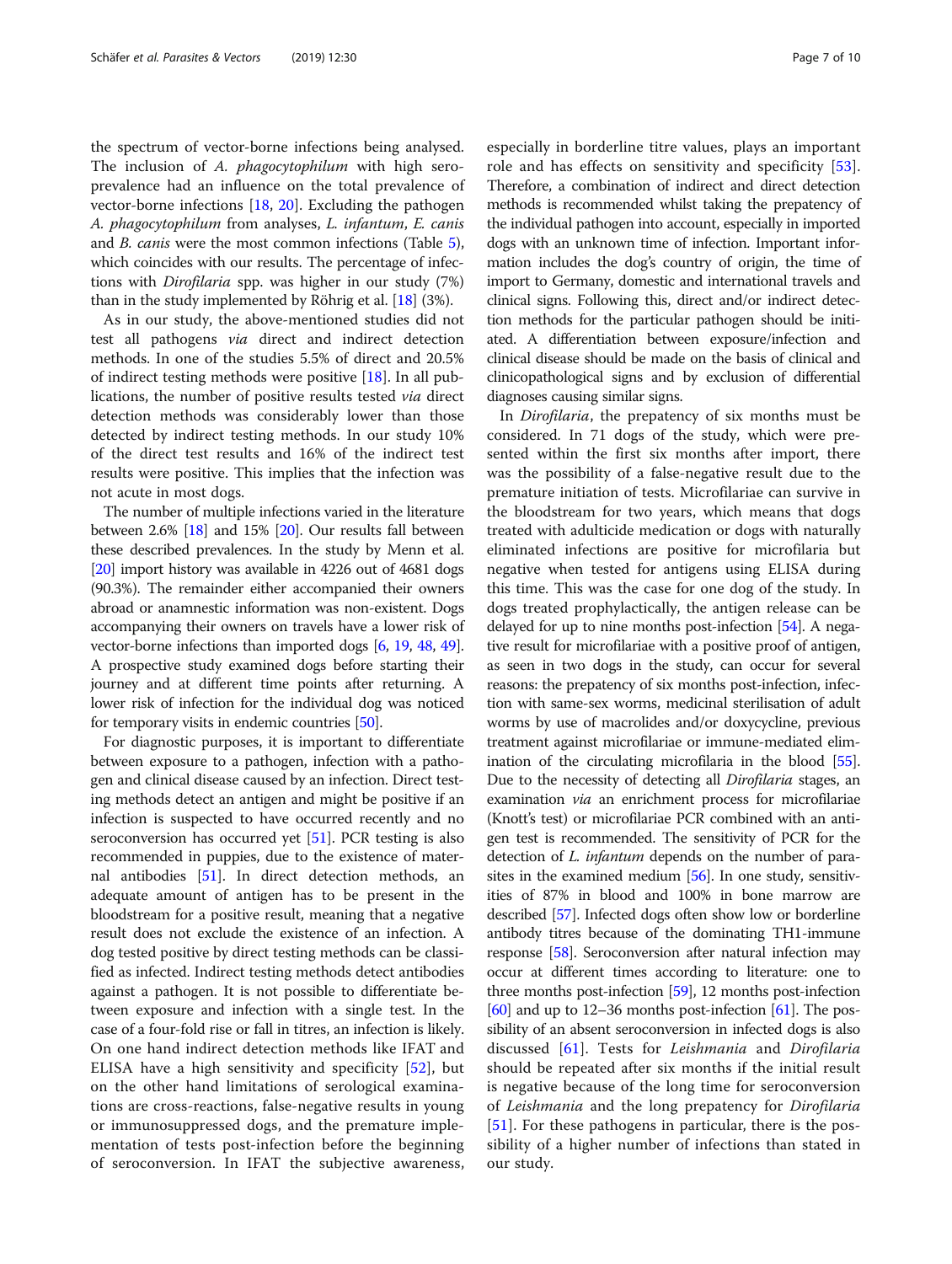<span id="page-7-0"></span>Ehrlichia canis can be detected via PCR before the beginning of seroconversion, between days four and ten post-infection [[62,](#page-9-0) [63](#page-9-0)] and via IFAT starting at day 14 post-infection (range one to four weeks) [\[62](#page-9-0)–[64](#page-9-0)]. Due to the early seroconversion of this pathogen, the risk for false-negative results (unlike for Leishmania and Dirofilaria) on the grounds of premature initiation of tests is low. PCR is considered to be the most sensitive method of detection for A. platys [[65\]](#page-9-0). Babesia canis can be detected in blood seven days post-infection via PCR [\[66](#page-9-0)]. Specific antibodies for *B. canis* were detected 14 days post-infection in experimentally infected dogs. Babesia canis, B. vogeli and B. rossi can cross-react in an IFAT or ELISA. On a species-level, Babesia spp. can also cause cross-reactions in an IFAT as well as in an antibody ELISA when whole antigen is used, for example between B. canis and B. gibsoni [[33\]](#page-8-0). The serological detection of H. canis is not common in routine diagnosis and PCR is considered to be the best method of detection [[67](#page-9-0), [68](#page-9-0)]. In our study, 28 dogs were tested for H. canis, with a greater number undergoing tests between 2013 and 2015. This shows that there is an increasing awareness for this vector-borne infection. Immunosuppressed, immunodeficient and co-infected dogs, in particular, suffer from  $H$ . canis [[69\]](#page-9-0). In our study one third of  $H$ . canis positive tested dogs suffered from further infections.

This survey included examinations in clinically sick as well as asymptomatic dogs. The prevalence for vectorborne infections also depends on the health status of the tested dogs [\[70\]](#page-9-0). Prophylaxis is especially important for dogs accompanying their owners during travels. In a literature review, great regional differences in prevalence within various endemic countries were presented [\[70\]](#page-9-0). Regarding the risk of infection, there are not only differences between the countries, but also between the individual regions within a country. Our study retrospectively included the countries of origin, but not the different regions within these individual countries.

The evaluability of the results was limited due to the retrospective character of the study and the fact that not all tests were performed in all dogs. Reasons for this could be that owners were financially restricted, tests had already been initiated beforehand, or invalid test results. Additionally, the precision of diagnostic testing methods improved between 2007 and 2015. Nevertheless, the amount of 122/345 (35%) imported dogs being tested positive for vector-borne infections is remarkable. Due to climatic changes, the increasing import of dogs from endemic regions, the increase of tourism within Europe and the spatial expansion of potential vectors, it is recommended to protect all dogs in Germany prophylactically from vector-borne infections independent of origin or region. Because of the zoonotic potential of some pathogens, the prophylaxis, treatment and screening of vector-borne infections in dogs are also of great importance for human medicine [[2](#page-8-0)].

#### Conclusions

More than one third of dogs (35%) were positive for at least one pathogen. Dogs, which are imported from countries which are endemic for vector-borne infections should be thoroughly tested using direct and indirect detection methods. Furthermore, a second examination should be considered in recently imported dogs and infections with a long prepatency or a long time until seroconversion (e.g. L. infantum and Dirofilaria spp. after six months). The owners of imported dogs should be informed extensively about the diseases and their risks.

#### Abbreviations

Ab: Antibody; Ag: Antigen; ELISA: Enzyme-linked immunosorbent assay; IFAT: Indirect immunofluorescence test; PCR: Polymerase chain reaction; TH1: T-helper-cells 1

#### Acknowledgements

The publication fee was sponsored by Bayer Animal Health.

#### Funding

Not applicable.

## Availability of data and materials

All data generated or analysed during this study are included in this published article. Parts of this study were presented as a poster at the 28th Annual Meeting of the German Society for Parasitology in Berlin, Germany (21–24 March 2018) and as an oral presentation on the DVG-Congress in Berlin, Germany (4–7 October 2018).

#### Authors' contributions

IS collected and evaluated the data and wrote the manuscript. BK initiated and supervised the study and edited the manuscript. MV and RM supported the statistical analyses and edited the manuscript. EM and PB were responsible for laboratory analyses and edited the manuscript. All authors read and approved the final manuscript.

#### Ethics approval and consent to participate Not applicable.

Consent for publication

Not applicable.

#### Competing interests

The authors declare that they have no competing interests.

#### Publisher's Note

Springer Nature remains neutral with regard to jurisdictional claims in published maps and institutional affiliations.

#### Author details

<sup>1</sup> Clinic for Small Animals, Faculty of Veterinary Medicine, Freie Universität Berlin, Berlin, Germany. <sup>2</sup>Institute of Veterinary Epidemiology and Biostatistics, Freie Universität Berlin, Berlin, Germany. <sup>3</sup>Chair for Experimental Parasitology, Faculty of Veterinary Medicine, Ludwig-Maximilians-Universität Munich, Munich, Germany. <sup>4</sup>Laboklin GmbH and Co.KG, Bad Kissingen, Germany.

#### Received: 7 September 2018 Accepted: 28 December 2018 Published online: 11 January 2019

#### References

1. Baneth G, Bourdeau P, Bourdoiseau G, Bowman D, Breitschwerdt E, Capelli G, et al. Vector-borne diseases - constant challenge for practicing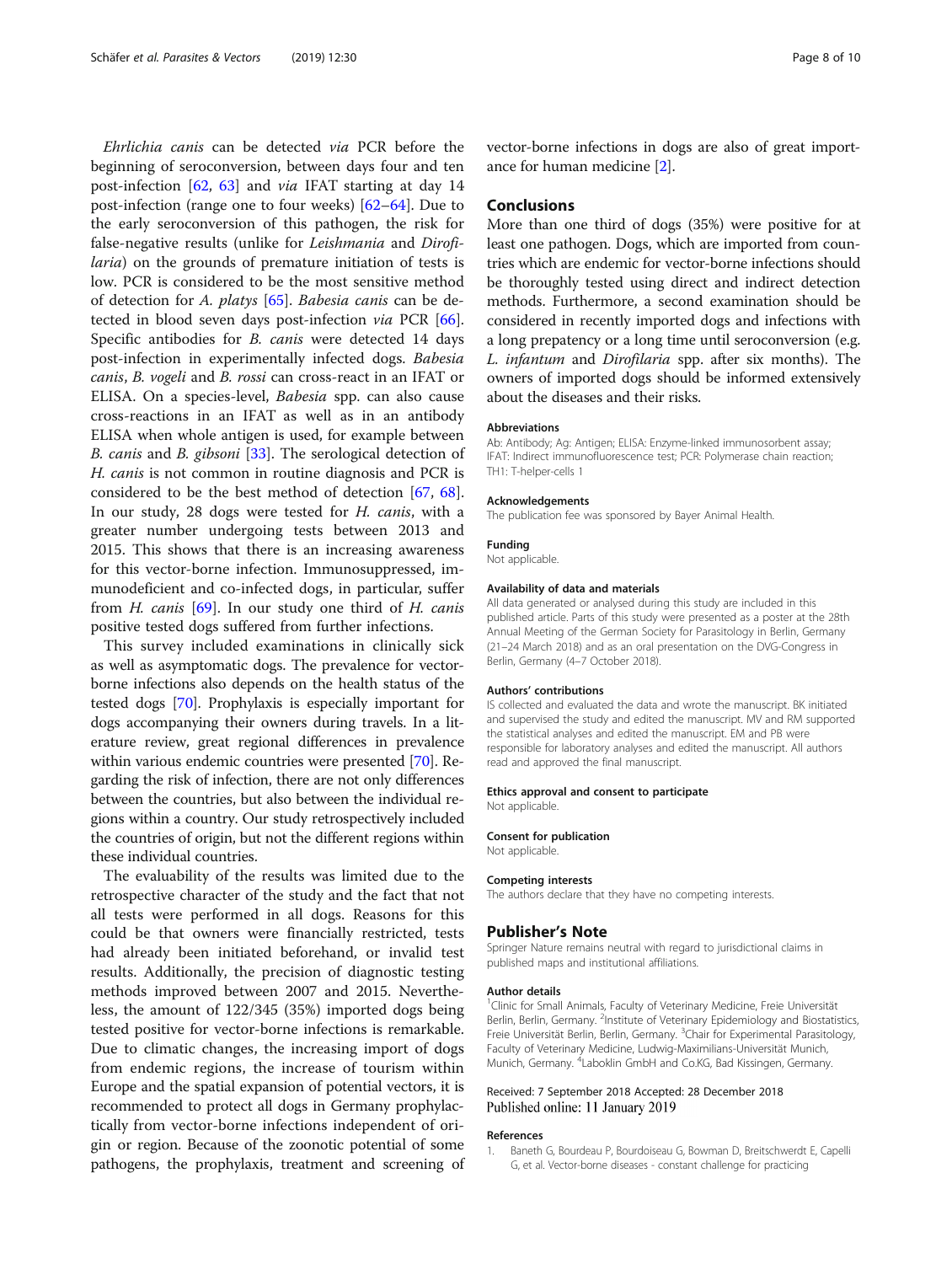<span id="page-8-0"></span>veterinarians: recommendations from the CVBD World Forum. Parasit Vectors. 2012;5:55.

- 2. ESCCAP. Control of Vector-Borne Diseases in Dogs and Cats. Malvern, UK: European Scientific Counsel Companion Animal Parasites; 2012.
- 3. Cortese L, Terrazzano G, Piantedosi D, Sica M, Prisco M, Ruggiero G, Ciaramella P. Prevalence of anti-platelet antibodies in dogs naturally coinfected by Leishmania infantum and Ehrlichia canis. Vet J. 2011;188:118–21.
- 4. Mekuzas Y, Gradoni L, Oliva G, Foglia Manzillo V, Baneth G. Ehrlichia canis and Leishmania infantum co-infection: a 3-year longitudinal study in naturally exposed dogs. Clin Microbiol Infect. 2009;15(Suppl. 2):30–1.
- 5. Shaw SE, Day MJ, Birtles RJ, Breitschwerdt EB. Tick-borne infectious diseases of dogs. Trends Parasitol. 2001;17:74–80.
- 6. Glaser B, Gothe R. Dog tourism and import: an inquiry in Germany on the extent as well as on the spectrum and preference of countries of residence and origin respectively. Tieraerztl Prax KH. 1998;26:197–202 (In German).
- 7. Hartelt K, Oehme R, Frank H, Brockmann SO, Hassler D, Kimmig P. Pathogens and symbionts in ticks: prevalence of Anaplasma phagocytophilum (Ehrlichia sp.), Wolbachia sp., Rickettsia sp., and Babesia sp. in southern Germany. Int J Med Microbiol. 2004;293(Suppl. 37):86–92.
- 8. Jensen J, Nolte I. Autochthone infection with Babesia canis in a dog from northern Germany. Tieraerztl Prax KH. 2005;33:408–12 (In German).
- Zahler M, Steffen T, Lutz S, Hahnel WC, Rinder H, Gothe R. Babesia canis and Dermacentor reticulatus in Munich: a new endemic focus in Germany. Tierarztl Prax KH. 2000;28:116–20 (In German).
- 10. Gothe R, Wegerdt S. Babesiosis of dogs in Germany: epidemiologic case analysis. Tierarztl Prax KH. 1991;19:170–3 (In German).
- 11. Barutzki D, Reule M, Scheunemann R, Heile C, Schein E. Die Babesiose des Hundes - eine autochtone Erkrankung in Deutschland. Deutsches Tierärzteblatt. 2007;3:284–93.
- 12. Kehl A, Hübner J, Müller E. Ein endemischer Fall von Babesiose des Hundes. Kleintiermedizin. 2005;9:258–61.
- 13. Heile C, Heydorn AO, Schein E. Dermacentor reticulatus (Fabricius, 1794) distribution, biology and vector for Babesia canis in Germany. Berl Munch Tierarztl Wochenschr. 2006;119:330–4 (In German).
- 14. Hartelt K, Rieker T, Oehme RM, Brockmann SO, Muller W, Dorn N. First evidence of Babesia gibsoni (Asian genotype) in dogs in Western Europe. Vector Borne Zoonotic Dis. 2007;7:163–6.
- 15. Hermosilla C, Pantchev N, Dyachenko V, Gutmann M, Bauer C. First autochthonous case of canine ocular Dirofilaria repens infection in Germany. Vet Rec. 2006;158:134–5.
- 16. Pantchev N, Norden N, Lorentzen L, Rossi M, Rossi U, Brand B, Dyachenko V. Current surveys on the prevalence and distribution of Dirofilaria spp. in dogs in Germany. Parasitol Res. 2009;105(Suppl. 1):63–74.
- 17. Sassnau R, Kohn M, Demeler J, Kohn B, Müller E, Krücken J. von Samson-Himmelstjerna G. Is Dirofilaria repens endemic in the Havelland district in Brandenburg, Germany? Vector Borne Zoonotic Dis. 2013;13:888–91.
- 18. Röhrig E, Hamel D, Pfister K. Retrospective evaluation of laboratory data on canine vector-borne infections from the years 2004–2008. Berl Munch Tierarztl Wochenschr. 2011;124:411–8 (In German).
- 19. Hirsch M, Pantchev N. Occurrence of the travel diseases leishmaniosis, ehrlichiosis, babesiosis and dirofilariosis in dogs living in Germany. Kleintierpraxis. 2008;53:154–65 (In German).
- 20. Menn B, Lorentz S, Naucke TJ. Imported and travelling dogs as carriers of canine vector-borne pathogens in Germany. Parasit Vectors. 2010;3:34.
- 21. Glaser B, Gothe R. Imported arthropod-borne parasites and parasitic arthropods in dogs. Species spectrum and epidemiologic analysis of the cases diagnosed in 1995/96. Tierarztl Prax KH. 1998;26:40–6 (In German).
- 22. Vrhovec MG, Pantchev N, Failing K, Bauer C, Travers-Martin N, Zahner H. Retrospective analysis of canine vector-borne diseases (CVBD) in Germany with emphasis on the endemicity and risk factors of leishmaniosis. Parasitol Res. 2017;116(Suppl. 1):131–44.
- 23. Csokai J, Klas EM, Heusinger A, Müller E. Occurrence of Ehrlichia canis in dogs living in Germany and comparison of direct and indirect diagnostic methods. Tierarztl Prax KH. 2017;45:301–7 (In German).
- 24. Adachi K, Ueno C, Makimura S. Immunosuppression in dogs naturally infected with Babesia gibsoni. J Vet Med Sci. 1993;55:503–5.
- 25. Nyindo M, Huxsoll DL, Ristic M, Kakoma I, Brown JL, Carson CA, Stephenson EH. Cell-mediated and humoral immune responses of German Shepherd Dogs and Beagles to experimental infection with Ehrlichia canis. Am J Vet Res. 1980;41:250–4.
- 26. Pantchev N, Pluta S, Huisinga E, Nather S, Scheufelen M, Vrhovec MG, et al. Tick-borne diseases (borreliosis, anaplasmosis, babesiosis) in German and Austrian dogs: Status quo and review of distribution, transmission, clinical findings, diagnostics and prophylaxis. Parasitol Res. 2015;114(Suppl. 1):S19–54.
- 27. Kronefeld M, Kampen H, Sassnau R, Werner D. Molecular detection of Dirofilaria immitis, Dirofilaria repens and Setaria tundra in mosquitoes from Germany. Parasit Vectors. 2014;7:30.
- 28. Sassnau R, Dyachenko V, Pantchev N, Stockel F, Dittmar K, Daugschies A. Dirofilaria repens infestation in a sled dog kennel in the federal state of Brandenburg (Germany). Diagnosis and therapy of canine cutaneous dirofilariosis. Tieraerztl Prax KH. 2009;37:95–101 (In German).
- 29. Czajka C, Becker N, Jost H, Poppert S, Schmidt-Chanasit J, Kruger A, Tannich E. Stable transmission of Dirofilaria repens nematodes, northern Germany. Emerg Infect Dis. 2014;20:328–31.
- 30. Zahler M, Loster F, Merkle C, Rinder H. Infektionsgefahr für Hunde in Regensburg - ein neuer Naturherd von Babesia canis und Dermacentor reticulatus in Deutschland. Tieraerztl Prax KH. 2000b;28:395–8.
- Jensen J, Simon D, Schaarschmidt-Kiener D, Müller W, Nolte I. Prevalence of Ehrlichia canis in Germany. Tierarztl Prax KH. 2007;35:123–8 (In German).
- 32. Weingart C, Krücken J, Rueter M-T, Von Samson-Himmelstjerna G, Kohn B. Canine Babesiose - vier autochthone Fälle in Norddeutschland (2017). Tieraerztl Prax KH. 2017;45:A16–A17 (In German).
- 33. Solano-Gallego L, Sainz A, Roura X, Estrada-Pena A, Miro G. A review of canine babesiosis: the European perspective. Parasit Vectors. 2016;9:336.
- Schreiber C, Krücken J, Beck S, Maaz D, Pachnicke S, Krieger K, et al. Pathogens in ticks collected from dogs in Berlin/Brandenburg, Germany. Parasit Vectors. 2014;7:535.
- 35. Kohn M, Krucken J, McKay-Demeler J, Pachnicke S, Krieger K, von Samson-Himmelstjerna G. Dermacentor reticulatus in Berlin/Brandenburg (Germany): Activity patterns and associated pathogens. Ticks Tick Borne Dis. 2018. [https://doi.org/10.1016/j.ttbdis.2018.10.003.](https://doi.org/10.1016/j.ttbdis.2018.10.003)
- 36. Fukumoto S, Suzuki H, Igarashi I, Xuan X. Fatal experimental transplacental Babesia gibsoni infections in dogs. Int J Parasitol. 2005;35:1031–5.
- 37. Jefferies R, Ryan UM, Jardine J, Broughton DK, Robertson ID, Irwin PJ. Blood, Bull Terriers and babesiosis: further evidence for direct transmission of Babesia gibsoni in dogs. Aust Vet J. 2007;85:459–63.
- 38. Yeagley TJ, Reichard MV, Hempstead JE, Allen KE, Parsons LM, White MA, et al. Detection of Babesia gibsoni and the canine small Babesia 'Spanish isolate' in blood samples obtained from dogs confiscated from dogfighting operations. J Am Vet Med Assoc. 2009;235:535–9.
- 39. Birkenheuer AJ, Correa MT, Levy MG, Breitschwerdt EB. Geographic distribution of babesiosis among dogs in the United States and association with dog bites: 150 cases (2000–2003). J Am Vet Med Assoc. 2005;227:942–7.
- 40. Birkenheuer AJ. Babesiosis. In: Greene CE, editor. Infectious Diseases of the Dog and Cat. 4th ed. Oxford: Elsevier; 2012. p. 771–884.
- 41. Benites AP, Fernandes CE, Brum KB, Abdo MAGS. Presence of amastigotes forms the Leishmania chagasi and profile the leucocytes cells in the reproductive tract of dogs. Pesquisa Vet Brasil. 2011;31:72–7.
- 42. Turchetti AP, Souza TD, Paixao TA, Santos RL. Sexual and vertical transmission of visceral leishmaniasis. J Infect Dev Ctries. 2014;8:403–7.
- 43. Gibson-Corley KN, Hostetter JM, Hostetter SJ, Mullin K, Ramer-Tait AE, Boggiatto PM, Petersen CA. Disseminated Leishmania infantum infection in two sibling foxhounds due to possible vertical transmission. Can Vet J. 2008;49:1005–8.
- 44. Petersen CA. Leishmaniasis, an emerging disease found in companion animals in the United States. Top Companion Anim Med. 2009;24:182–8.
- 45. Boggiatto PM, Gibson-Corley KN, Metz K, Gallup JM, Hostetter JM, Mullin K, Petersen CA. Transplacental transmission of Leishmania infantum as a means for continued disease incidence in North America. PLoS Negl Trop Dis. 2011;5:e1019.
- 46. Ben Slimane T, Chouihi E, Ben Hadj Ahmed S, Chelbi I, Barhoumi W, Cherni S, et al. An investigation on vertical transmission of Leishmania infantum in experimentally infected dogs and assessment of offspring's infectiousness potential by xenodiagnosis. Vet Parasitol. 2014;206:282–6.
- 47. Naucke TJ, Amelung S, Lorentz S. First report of transmission of canine leishmaniosis through bite wounds from a naturally infected dog in Germany. Parasit Vectors. 2016;9:256.
- 48. Hamel D, Rohrig E, Pfister K. Canine vector-borne disease in travelled dogs in Germany - a retrospective evaluation of laboratory data from the years 2004–2008. Vet Parasitol. 2011;181:31–6.
- 49. Schäfer I, Volkmann M, Beelitz P, Müller E, Merle R, Kohn B. Retrospective analysis of vector-borne infections in dogs after travelling to endemic areas (2007–2015). Kleintierprax. 2018;63:551–2 (In German).